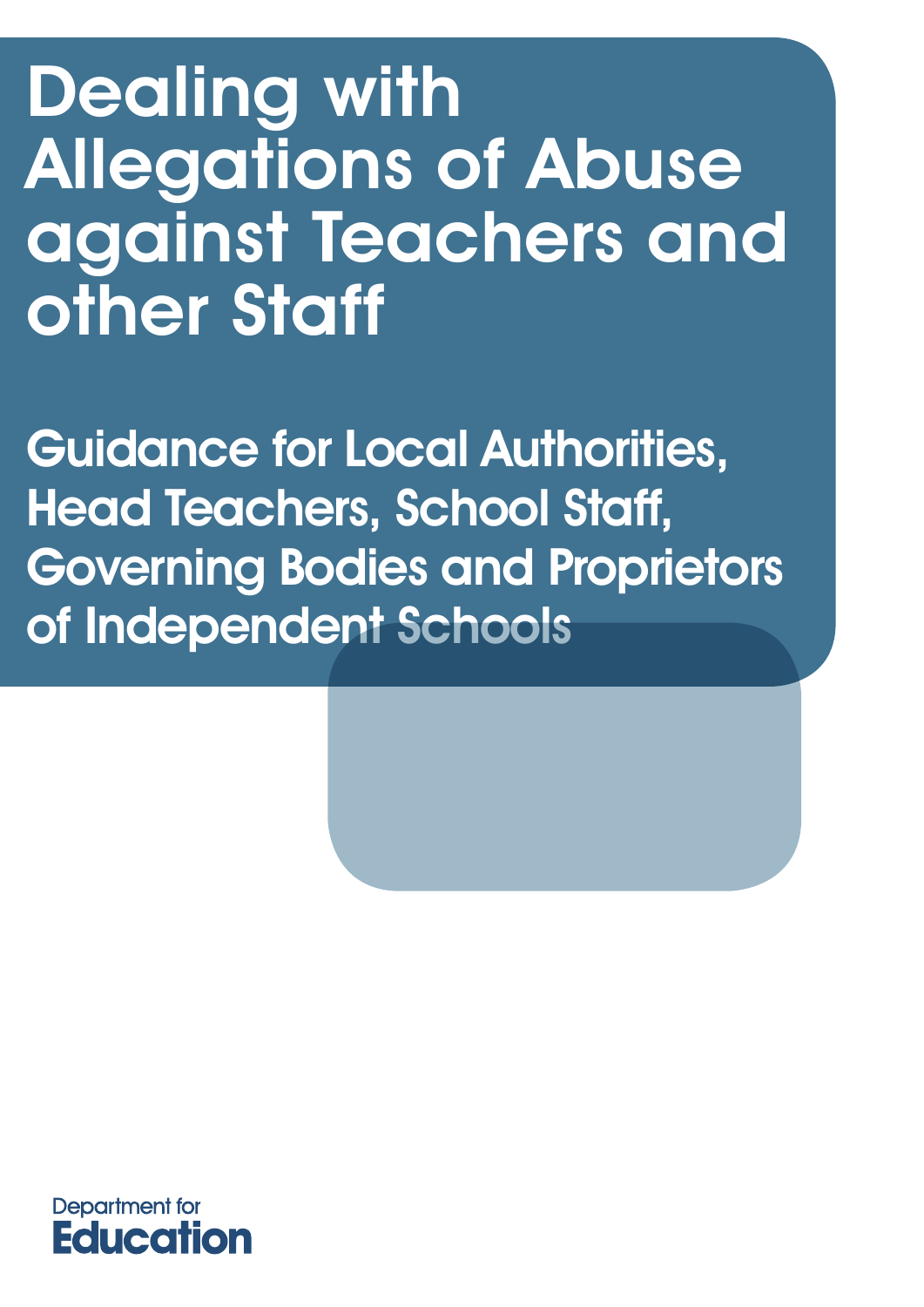## **Dealing with Allegations of Abuse against Teachers and Other Staff**

## **Guidance for Local Authorities, Head Teachers, School Staff, Governing Bodies and Proprietors of Independent Schools**

## **About This Guidance**

This is statutory guidance from the Department for Education. This means recipients must have regard to it when carrying out duties relating to handling allegations of abuse against teachers and other staff.

## **What legislation does this guidance relate to?**

- The Children Act 1989
- Section 175 of the Education Act 2002 (local authorities, governing bodies of maintained schools and institutions in the further education sector)
- Section 157 of the Education Act 2002 and the Education (Independent School Standards) (England) Regulations 2010
- The Children Act 2004
- Section 11 of the Children Act 2004 (other agencies).

## **Who is the guidance for?**

This guidance is aimed at:

• All schools<sup>[1](#page-1-0)</sup>, local authorities, governing bodies and the FE sector. This guidance relates to all adults working with children and young people, whether in a paid or voluntary position including those who work with children on a temporary, supply or locum basis.

## **Key points**

- If an allegation is made against a teacher the quick resolution of that allegation should be a clear priority to the benefit of all concerned. At any stage of consideration or investigation, all unnecessary delays should be eradicated.
- In response to an allegation staff suspension should not be the default option. An individual should only be suspended if there is no reasonable alternative. If suspension is deemed appropriate, the reasons and justification should be recorded by the school and the individual notified of the reasons.

<span id="page-1-0"></span><sup>1</sup>  $11$  "All schools" include Academies, Free Schools, independent schools and all types of maintained schools.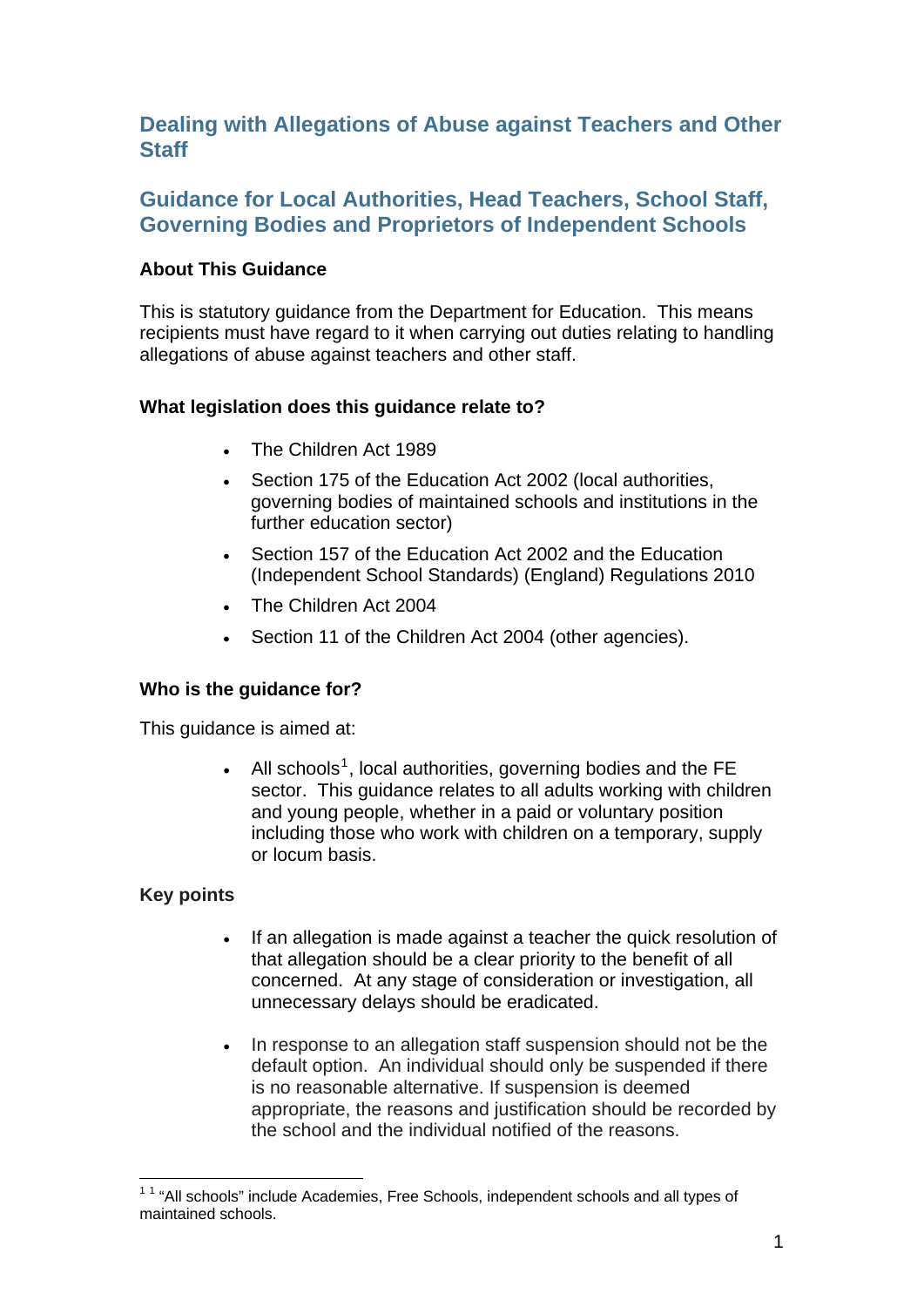- Allegations that are found to have been malicious should be removed from personnel records and any that are not substantiated, are unfounded or malicious should not be referred to in employer references.
- Pupils that are found to have made malicious allegations are likely to have breached school behaviour policies. The school should therefore consider whether to apply an appropriate sanction, which could include temporary or permanent exclusion (as well as referral to the police if there are grounds for believing a criminal offence may have been committed).
- All schools and FE colleges should have procedures for dealing with allegations. The proceduresazsa\a should make it clear that all allegations should be reported **straight away**, normally to the head teacher, principal or proprietor if it is an independent school. The procedures should also identify the person, often the chair of governors, to whom reports should be made in the absence of the head teacher or principal, or in cases where the head teacher or principal themselves are the subject of the allegation or concern. Procedures should also include contact details for the local authority designated officer (LADO) responsible for providing advice and monitoring cases.

## **Main body of the document**

## **Duties as an employer and employee**

Employers have a duty of care to their employees. They should ensure they provide effective support for anyone facing an allegation and provide the employee with a named contact if they are suspended.

This guidance is about managing cases of allegations that might indicate a person would pose a risk of harm if they continue to work in regular or close contact with children in their present position, or in any capacity. It should be used in respect of all cases in which it is alleged that a teacher or member of staff (including volunteers) in a school or FE college that provides education for children under 18 years of age has:

- behaved in a way that has harmed a child, or may have harmed a child;
- possibly committed a criminal offence against or related to a child; or
- behaved towards a child or children in a way that indicates he or she would pose a risk of harm if they work regularly or closely with children.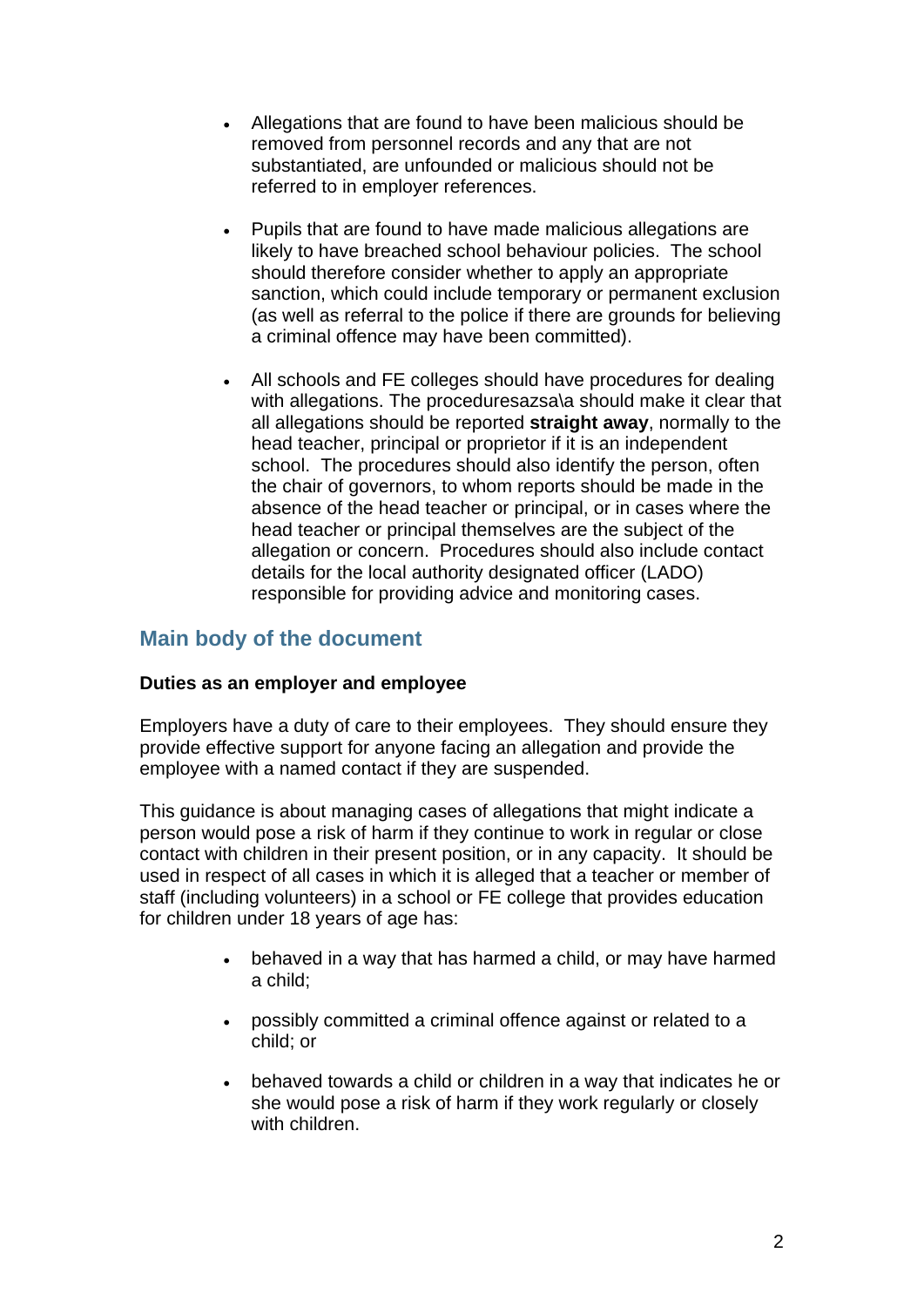It is essential that any allegation of abuse made against a teacher or other member of staff or volunteer in a school or FE college is dealt with very quickly, in a fair and consistent way that provides effective protection for the child and at the same time supports the person who is the subject of the allegation.

The framework for managing cases of allegations of abuse against people who work with children is set out in *'Working Together to Safeguard Children: A guide to inter-agency working to safeguard and promote the welfare of children'* (March 2010) which provides an overview of how allegations should be handled. It is relevant for the purposes of s.157 and s.175 of the Education Act 2002.

## **Initial Considerations**

The procedures for dealing with allegations need to be applied with common sense and judgement. Many cases may well either not meet the criteria set out above at all, or may do so without warranting consideration of a police investigation or enquiries by local authority children's services. In these cases local arrangements should be followed to resolve cases quickly and without delay.

Some rare allegations will be so serious as to require immediate intervention by the local authority's social care services and/or police. The local authority designated officer (LADO) should be informed of all allegations that come to a school or FE college's attention and appear to meet the criteria so that he or she can consult police and local authority children's social care services as appropriate.

In the first instance, the head teacher or principal, or chair of governors, chair of the management committee or proprietor of an independent school should immediately discuss the allegation with the LADO. The purpose of an initial discussion is for the LADO, and the head teacher or principal, to consider the nature, content and context of the allegation and agree a course of action. The LADO may ask the senior manager to provide or obtain any additional information which may be relevant such as previous history, whether the child or their family have made similar allegations and the individual's current contact with children.

This initial sharing of information and evaluation may lead to a decision that no further action is to be taken in regard to the individual facing the allegation or concern, in which case this decision and a justification for it should be recorded, by both the manager and the LADO, and agreement reached as to what information should be put in writing to the individual concerned and by whom. The manager should then consider with the LADO what action should follow in respect of the individual and those who made the initial allegation.

The head teacher or principal should inform the accused person about the allegation as soon as possible after consulting the LADO. He or she should provide them with as much information as possible at the time. However, where a strategy discussion is needed, or police or local authority's social care services need to be involved, the head should not do that until those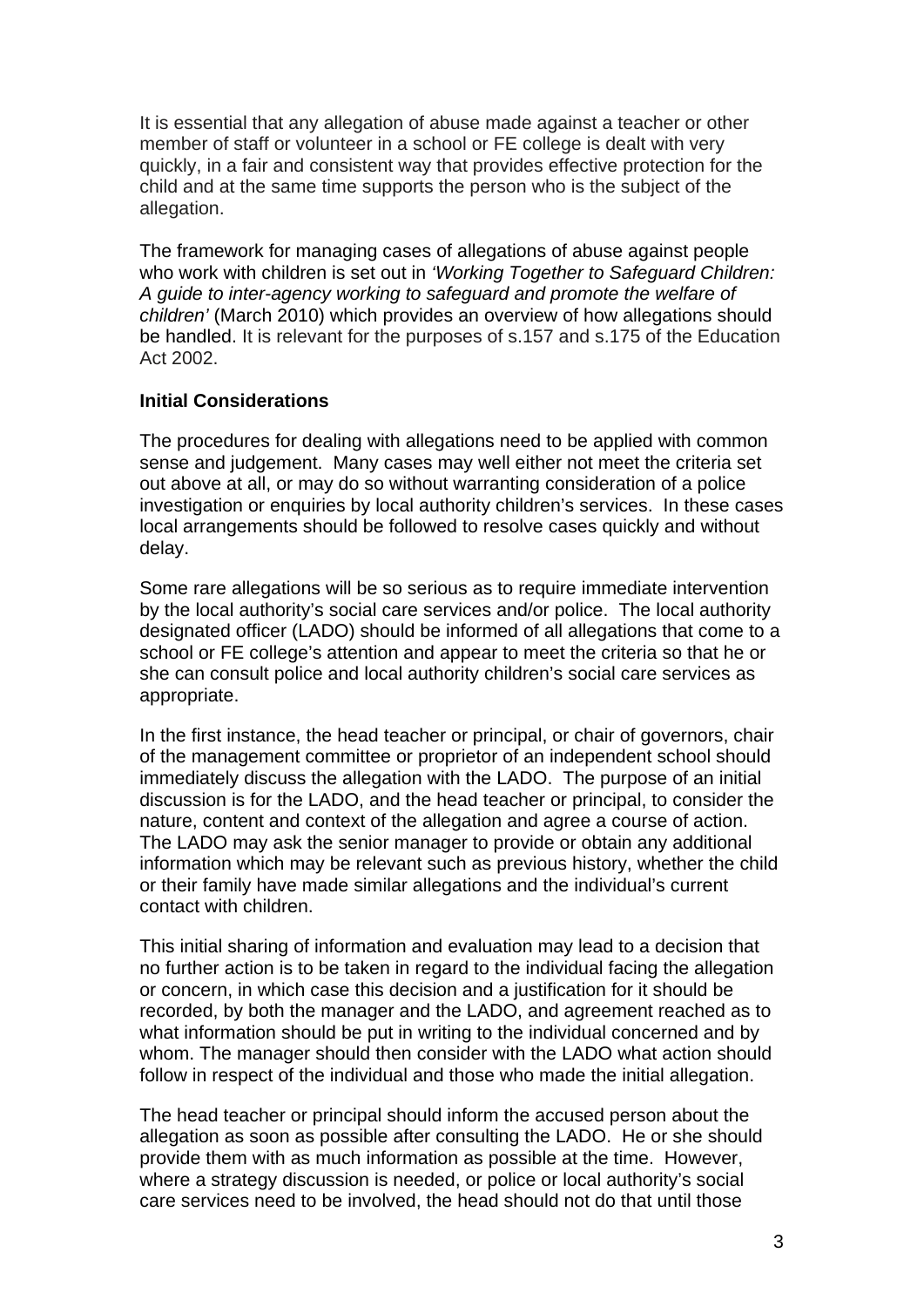agencies have been consulted, and have agreed what information can be disclosed to the person. Employers must consider carefully whether the circumstances of a case warrant a person being suspended from contact with children at the school until the allegation or concern is resolved. Please see further information on suspension.

If the allegation is not demonstrably false or unfounded, and there is cause to suspect a child is suffering or is likely to suffer significant harm, a strategy discussion should be convened in accordance with paragraph 5.56 of *Working Together to Safeguard Children*. If the allegation is about physical contact, the strategy discussion or initial evaluation with the police should take account of the fact that teachers and other school and FE college staff are entitled to use reasonable force to control or restrain pupils in certain circumstances, including dealing with disruptive behaviour.

Where it is clear that an investigation by the police or local authority children's social care services is unnecessary, or the strategy discussion or initial evaluation decides that is the case, the LADO should discuss the next steps with the head teacher or principal, or chair of governors, chair of the management committee or proprietor. In those circumstances the options open to the school or FE college depend on the nature and circumstances of the allegation and the evidence and information available, and will range from taking no further action to summary dismissal or a decision not to use the person's services in future. Suspension should not be the default position – an individual should only be suspended if there is no reasonable alternative.

In some such cases further enquiries will be needed to enable a decision about how to proceed. If so, the LADO should discuss with the head teacher or principal, and chair of governors, chair of the management committee or proprietor how and by whom the investigation will be undertaken. In straightforward cases the investigation should normally be undertaken by a senior member of the school or FE college's staff. However, in other circumstances lack of appropriate resource within the school or college, or the nature or complexity of the allegation will require an independent investigator. Many local authorities already provide for an independent investigation of allegations, often as part of the personnel services that schools and FE colleges can buy in from the authority. It is important that local authorities ensure that schools and FE colleges have access to an affordable facility for independent investigation where that is appropriate.

## **Supporting those involved**

Employers have a duty of care to their employees. They should act to manage and minimise the stress inherent in the allegations and disciplinary process. Support for the individual is key to fulfilling this duty. Individuals should be informed of concerns or allegations as soon as possible and given an explanation of the likely course of action, unless there is an objection by the local authority social care services or the police. The individual should be advised to contact their trade union representative, if they have one, or a colleague for support. They should also be given access to welfare counselling or medical advice where this is provided by the employer.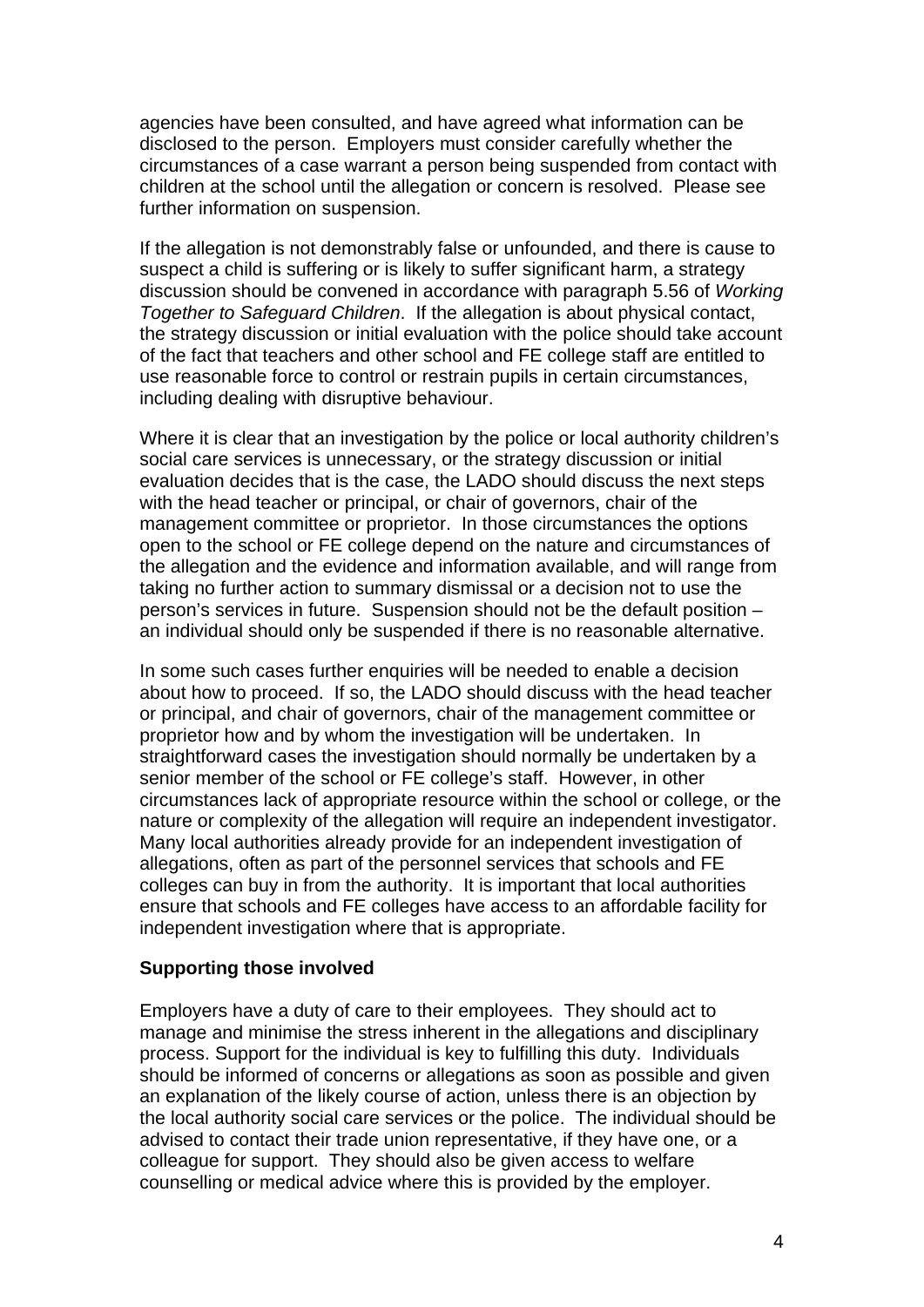The school or FE college should appoint a named representative to keep the person who is the subject of the allegation informed of the progress of the case and consider what other support is appropriate for the individual. For staff in maintained schools, that may include support via the local authority occupational health or employee welfare arrangements. Particular care needs to be taken when employees are suspended to ensure that they are kept informed of both the progress of their case and current work related issues. Social contact with colleagues and friends must not be prevented unless there is evidence to suggest that such contact is likely to be prejudicial to the gathering and presentation of evidence.

Parents or carers of a child or children involved should be told about the allegation as soon as possible if they do not already know of it. However, where a strategy discussion is required, or police or local authority children's social care services need to be involved, the head should not do so until those agencies have been consulted and have agreed what information can be disclosed to the parents. They should also be kept informed about the progress of the case, and told the outcome where there is not a criminal prosecution, including the outcome of any disciplinary process. The deliberations of a disciplinary hearing, and the information taken into account in reaching a decision, cannot normally be disclosed, but the parents or carers of the child should be told the outcome in confidence.<sup>[2](#page-5-0)</sup>

In cases where a child may have suffered significant harm, or there may be a criminal prosecution, local authority social care services, or the police as appropriate, should consider what support the child or children involved may need.

## **Confidentiality**

It is extremely important that when an allegation is made, the school or FE college makes every effort to maintain confidentiality and guard against unwanted publicity while an allegation is being investigated or considered. In accordance with the Association of Chief Police Officers (ACPO) guidance the police will not normally provide any information to the press or media that might identify an individual who is under investigation, unless and until the person is charged with a criminal offence. (In exceptional cases where the police might depart from that rule, e.g. an appeal to trace a suspect, the reasons should be documented and partner agencies consulted beforehand.)

Schools and FE colleges should take advice from the LADO, police and local authority social care services to agree the following:

- Who needs to know and, importantly, exactly what information can be shared;
- How to manage speculation, leaks and gossip;

<span id="page-5-0"></span><sup>1</sup>  $2$  In deciding what information to disclose, careful consideration should be given to the provisions of the Data Protection Act 1998, the law of confidence and, where relevant, the Human Rights Act 1998.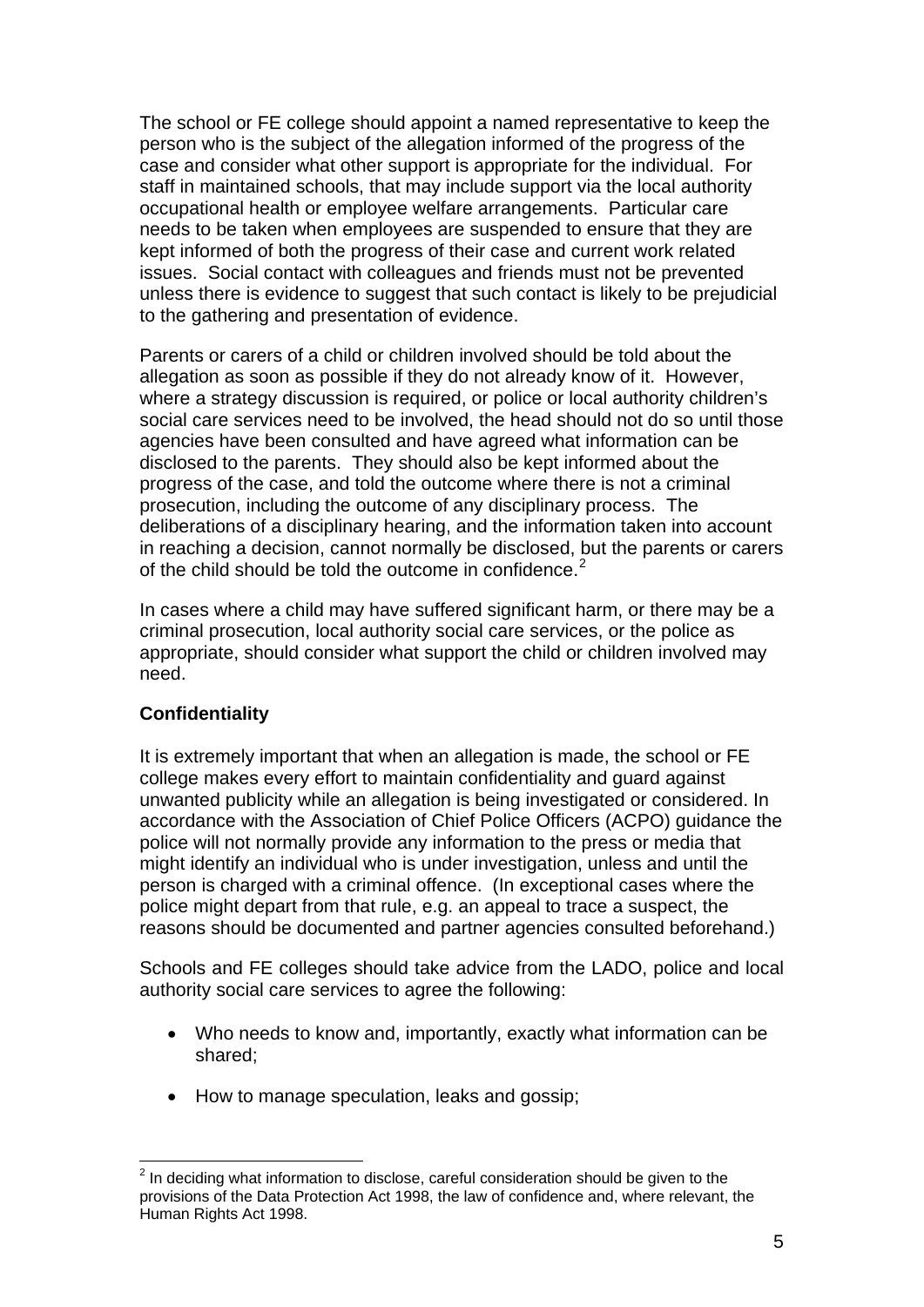- What if any information can be reasonably given to the wider community to reduce speculation; and
- How to manage press interest if and when it should arise.

## **Resignations and 'Compromise Agreements'**

The fact that a person tenders his or her resignation, or ceases to provide their services, must not prevent an allegation being followed up in accordance with these procedures. It is important that every effort is made to reach a conclusion in all cases of allegations bearing on the safety or welfare of children, including any in which the person concerned refuses to cooperate with the process. Wherever possible the person should be given a full opportunity to answer the allegation and make representations about it, but the process of recording the allegation and any supporting evidence, and reaching a judgement about whether it can be regarded as substantiated on the basis of all the information available should continue even if that cannot be done or the person does not cooperate. It may be difficult to reach a conclusion in those circumstances, and it may not be possible to apply any disciplinary sanctions if a person's period of notice expires before the process is complete, but it is important to reach and record a conclusion wherever possible.

By the same token so called 'compromise agreements', by which a person agrees to resign, if the school or FE college agrees not to pursue disciplinary action, and both parties agree a form of words to be used in any future reference, **must not be used in these cases.** In any event, such an agreement will not prevent a thorough police investigation where that is appropriate. Nor can it override the statutory duty to make a referral to the Independent Safeguarding Authority (ISA) where circumstances require that.

## **Record keeping**

Details of allegations that are found to have been malicious should be removed from personnel records. However, for all other allegations, it is important that a clear and comprehensive summary of the allegation, details of how the allegation was followed up and resolved, and a note of any action taken and decisions reached, is kept on a person's confidential personnel file, and a copy provided to the person concerned. The purpose of the record is to enable accurate information to be given in response to any future request for a reference, where appropriate. It will provide clarification in cases where future CRB Disclosures reveal information from the police about an allegation that did not result in a criminal conviction and it will help to prevent unnecessary re-investigation if, as sometimes happens, an allegation resurfaces after a period of time. The record should be retained at least until the person has reached normal retirement age or for a period of 10 years from the date of the allegation if that is longer. The Information Commissioner has published guidance on employment records in its Employment Practices Code and supplementary guidance, which provides some practical advice on employment retention.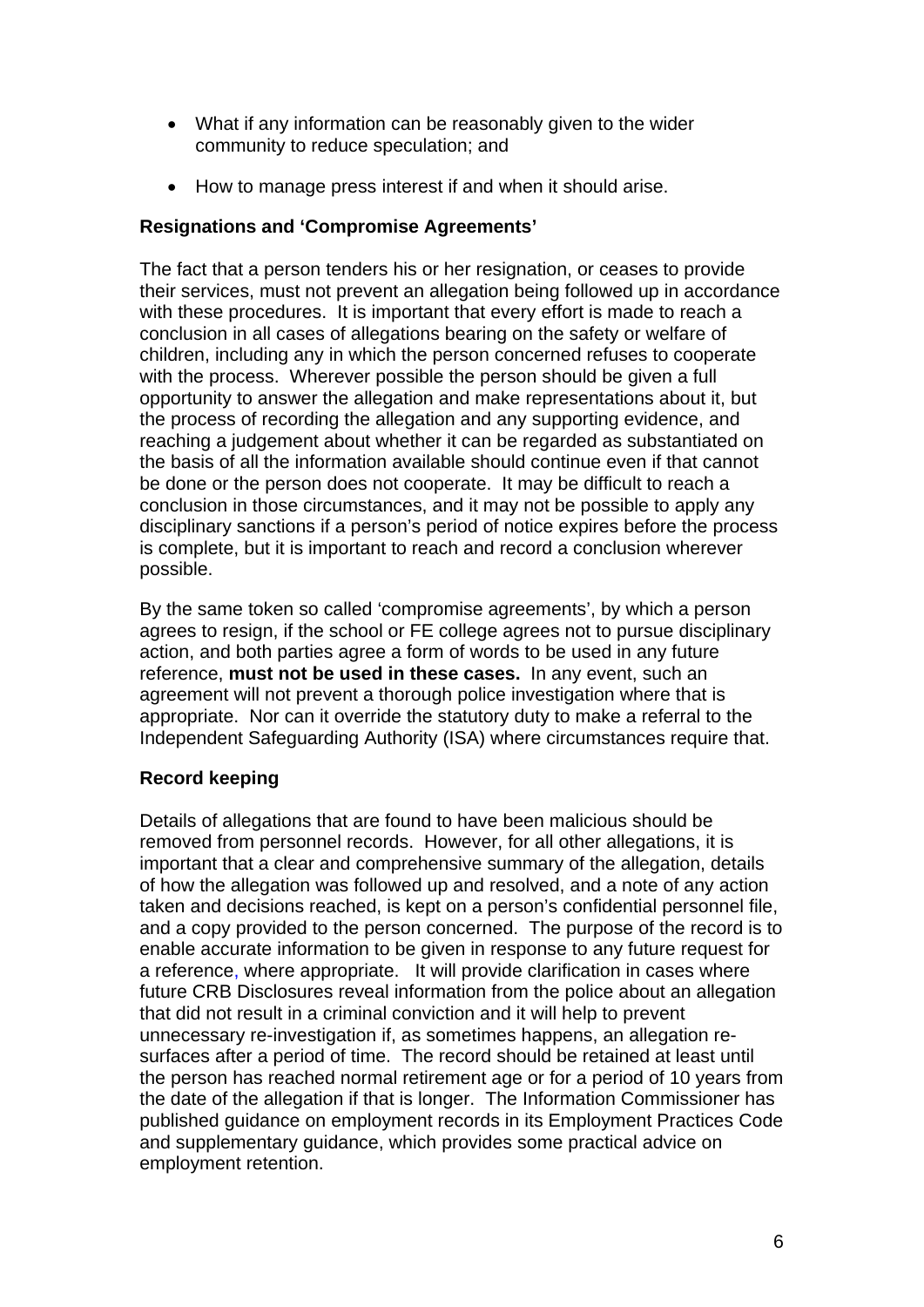## **References**

Cases in which an allegation was proven to be unsubstantiated, unfounded or malicious should not be included in employer references. A history of repeated concerns or allegations which have all been found to be unsubstantiated, malicious etc. should also not be included in any reference.

## **Timescales**

It is in everyone's interest to resolve cases as quickly as possible consistent with a fair and thorough investigation. All allegations must be investigated as a priority so as to avoid any delay. Target timescales are shown below for different actions in the summary description of the process. The time taken to investigate and resolve individual cases depends on a variety of factors including the nature, seriousness and complexity of the allegation, but these targets should be achieved in all but truly exceptional cases. It is expected that 80 per cent of cases should be resolved within one month, 90 per cent within three months, and all but the most exceptional cases should be completed within 12 months.

For those cases where it is clear immediately that the allegation is unfounded or malicious then it is expected that they should be resolved within one week. Where the initial consideration decides that the allegation does not involve a possible criminal offence it will be for the employer to deal with it, although if there are concerns about child protection, the employer should discuss with the LADO. In such cases, if the nature of the allegation does not require formal disciplinary action, the head teacher or principal should institute appropriate action within 3 working days. If a disciplinary hearing is required and can be held without further investigation, the hearing should be held within 15 working days.

## **Oversight and Monitoring**

The LADO has overall responsibility for oversight of the procedures for dealing with allegations; for resolving any inter-agency issues, and for liaison with the Local Safeguarding Children Board (LSCB) on the subject. The designated local authority officer(s) will provide advice and guidance to the school or FE college, in addition to liaising with the police and other agencies, and monitoring the progress of cases to ensure that they are dealt with as quickly as possible consistent with a thorough and fair process. Reviews should be conducted at fortnightly or monthly intervals depending on the complexity of the case.

Police forces should also identify officers who will be responsible for: liaising with the designated local authority officer(s), taking part in the strategy discussion, or initial evaluation, subsequently reviewing the progress of those cases in which there is a police investigation, and sharing information on completion of the investigation or any prosecution.

If the strategy discussion or initial assessment decides that a police investigation is required, the police should also set a target date for reviewing the progress of the investigation and consulting the Crown Prosecution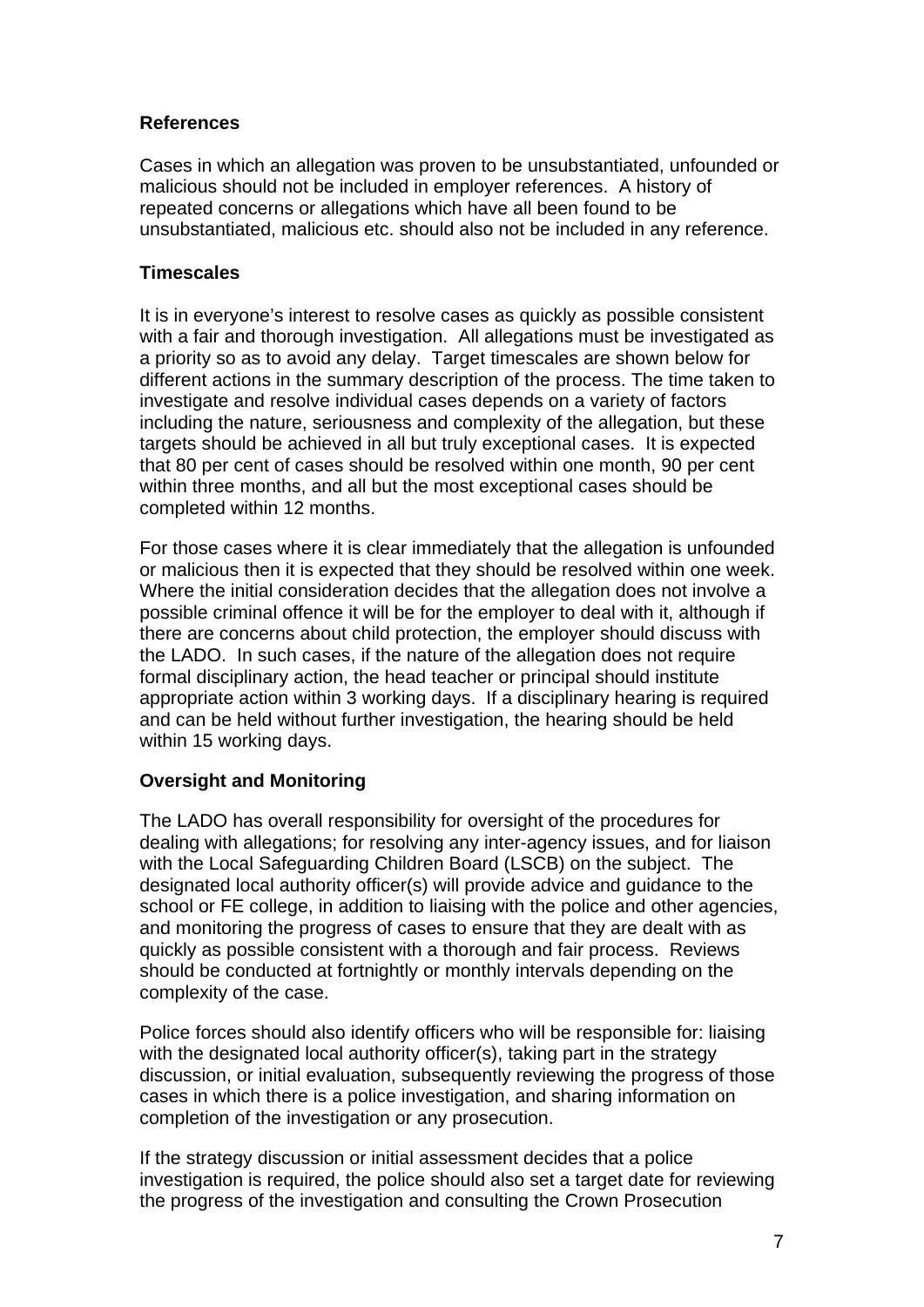Service (CPS) about whether to: charge the individual; continue to investigate; or close the investigation. Wherever possible that review should take place **no later than 4 weeks** after the initial evaluation. Dates for subsequent reviews, ideally at fortnightly intervals, should be set at the meeting if the investigation continues.

## **Suspension**

The possible risk of harm to children posed by an accused person needs to be effectively evaluated and managed in respect of the child(ren) involved in the allegations. In some cases that will require the school or FE college to consider suspending the person until the case is resolved. Suspension must not be an automatic response when an allegation is reported. If the school or FE college is concerned about the welfare of other children in the community or the teacher's family, those concerns should be reported to the LADO or police but suspension is highly unlikely to be justified on the basis of such concerns alone.

Suspension should only be considered in a case where there is cause to suspect a child or other children at the school or FE college is or are at risk of significant harm, or the allegation warrants investigation by the police, or is so serious that it might be grounds for dismissal. However, a person should not be suspended automatically, or without careful thought being given to the particular circumstances of the case. Schools and FE colleges must consider carefully whether the circumstances of the case warrant a person being suspended from contact with children at the school or FE college until the allegation is resolved, and may wish to seek advice from their personnel adviser.

Schools and FE colleges should also consider whether the result that would be achieved by suspension could be obtained by alternative arrangements. For example, redeployment so that the individual does not have direct contact with the child concerned, or providing an assistant to be present when the individual has contact with children. This allows time for an informed decision regarding the suspension and possibly reducing the initial impact of the allegation. This will however, depend upon the nature of the allegation. Schools and FE colleges should consider the potential permanent professional reputational damage to teachers that can result from suspension where an allegation is later found to be unsubstantiated, unfounded or maliciously intended.

Where it has been deemed appropriate to suspend the person, written confirmation should be dispatched within **one working day**, giving the reasons for the suspension. The person should be informed at that point who their named contact is within the organisation and provided with their contact details.

Local authority children's social care services or the police cannot require a school or FE college to suspend a member of staff or a volunteer, although schools and FE colleges should give appropriate weight to their advice. The power to suspend is vested in the proprietor of the school, or the governing body of the school or FE college who are the employers of staff at the school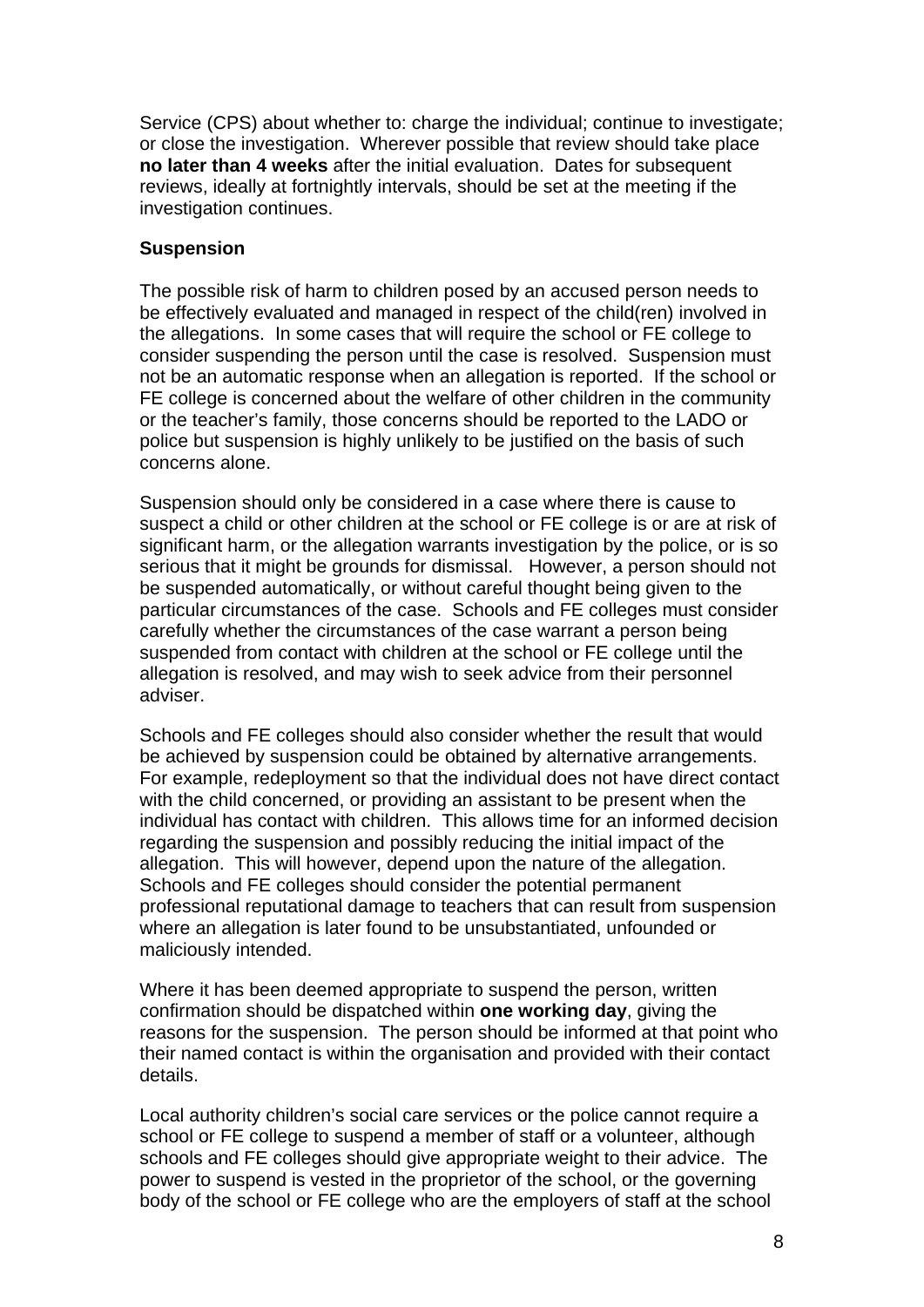or FE college. However, where a strategy discussion or initial evaluation concludes that there should be enquiries by the local authority social care services and/or an investigation by the police, the LADO should canvass police and the local authority children's social care services for views about whether the accused member of staff needs to be suspended from contact with children to inform the school or FE college consideration of suspension.

## **Information Sharing**

In a strategy discussion or the initial evaluation of the case, the agencies involved should share all relevant information they have about the person who is the subject of the allegation, and about the alleged victim.

Wherever possible the police should obtain consent from the individuals concerned to share the statements and evidence they obtain with the school or FE college for disciplinary purposes. This should be done as their investigation proceeds and will enable the police to share relevant information without delay at the conclusion of their investigation or any court case.

The local authority's social care services should adopt a similar procedure when making enquiries to determine whether the child or children named in the allegation are in need of protection or services, so that any information obtained in the course of those enquiries which is relevant to a disciplinary case can be passed to the school or FE college without delay.

## **Action following a Criminal Investigation or a Prosecution**

The police or the Crown Prosecution Service (CPS) should inform the school and LADO straight away when a criminal investigation and any subsequent trial is complete, or if it is decided to close an investigation without charge, or not to continue to prosecute the case after person has been charged. In those circumstances the LADO should discuss with the head teacher, principal and chair of governors or proprietor whether any further action, including disciplinary action, is appropriate and, if so, how to proceed. The information provided by the police and/or the local authority social care services should inform that decision. The options will depend on the circumstances of the case and the consideration will need to take account of the result of the police investigation or the trial, as well as the different standard of proof required in disciplinary and criminal proceedings.

## **Action on conclusion of a case**

1

If the allegation is substantiated and the person is dismissed or the school or FE college ceases to use the person's services, or the person resigns or otherwise ceases to provide his or her services, the LADO should discuss with the school or FE college and its personnel adviser whether a referral to the Independent Safeguarding Authority (ISA) for consideration of inclusion on the barred lists or to the General Teaching Council (GTC) $3$  is required. There is a legal requirement for employers to make a referral to the ISA where they

<span id="page-9-0"></span> $3$  Subject to the passage of the Education Bill 2011, it is planned that the GTCE will be abolished at the end of March 2012, and from this point onwards cases of serious misconduct will be considered by the new Teaching Agency, acting on behalf of the Secretary of State.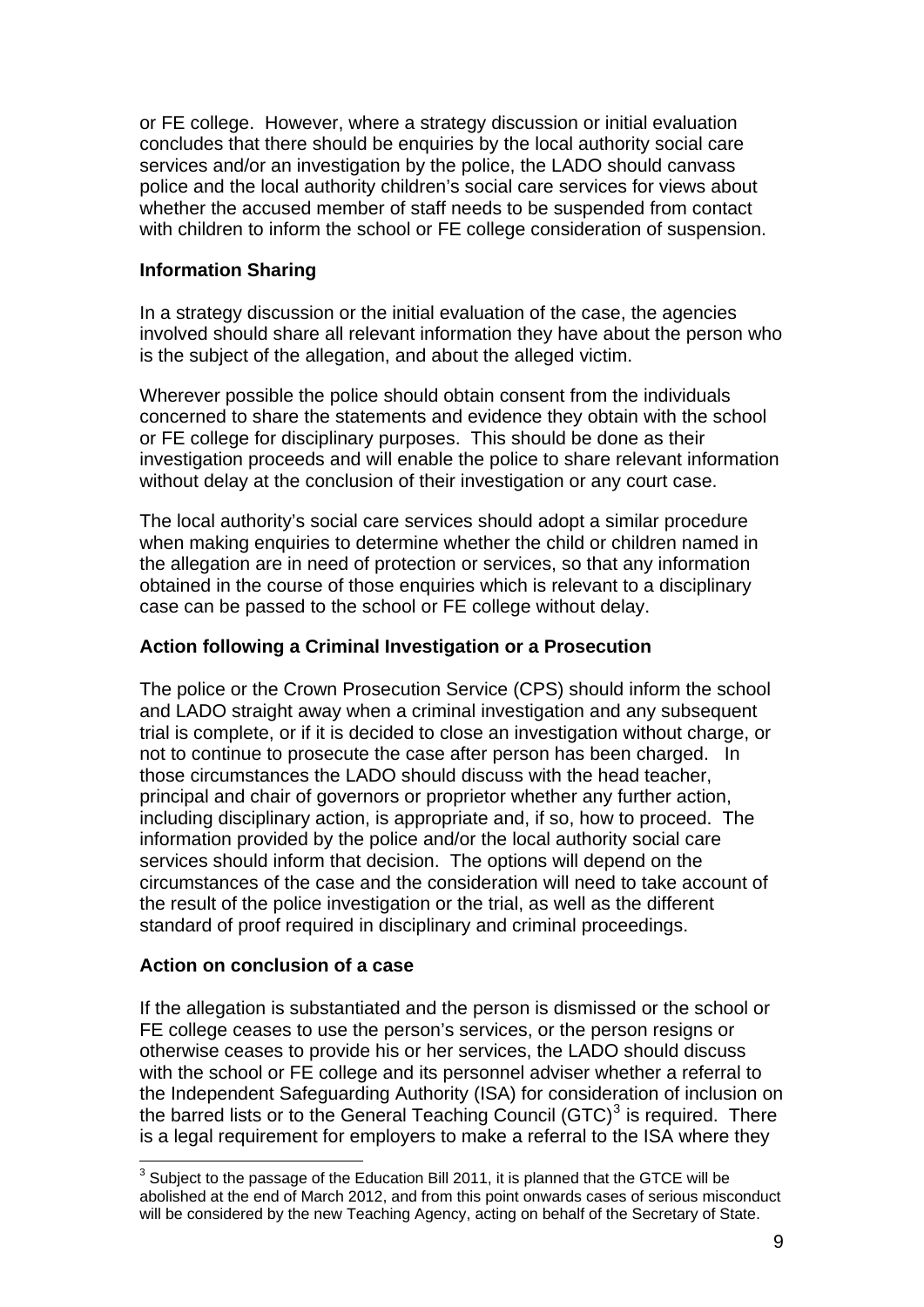think that an individual has engaged in conduct (including inappropriate sexual conduct) that harmed (or is likely to harm) a child or if a person otherwise poses a risk of harm to a child. In such circumstances, the duty to refer an individual to the ISA arises where an employer has removed the individual from relevant work with children or the person has chosen to cease relevant work in circumstances where they would have been removed had they not done so. Professional misconduct cases should be referred to the relevant regulatory body. The ISA will consider whether to bar the person from working in regulated activity, which will include work in schools and other educational establishments. Local authorities, schools, FE colleges and other bodies all have a statutory duty to make reports, and to provide relevant information to the ISA. Referrals should be made as soon as possible after the resignation or removal of the member of staff involved and within one month of ceasing to use the person's services.

In cases where it is decided on the conclusion of the case that a person who has been suspended can return to work, the school or FE college should consider how best to facilitate that. Most people will benefit from some help and support to return to work after a very stressful experience. Depending on the individual's circumstances, a phased return and/or the provision of a mentor to provide assistance and support in the short term may be appropriate. The school or FE college should also consider how the person's contact with the child or children who made the allegation can best be managed if they are still a pupil at the school or FE college.

## **Learning Lessons**

At the conclusion of a case in which an allegation is substantiated the LADO should review the circumstances of the case with the head teacher or principal, or the chair of governors, chair of the management committee or proprietor to determine whether there are any improvements to be made to the school's procedures or practice to help prevent similar events in the future. This should include issues arising from the decision to suspend the member of staff, the duration of the suspension and whether or not suspension was justified.

## **Action in respect of Unfounded or Malicious Allegations**

If an allegation is determined to be unfounded or malicious, the LADO should refer the matter to local authority children's social care services to determine whether the child concerned is in need of services, or may have been abused by someone else. In the event that an allegation is shown to have been deliberately invented or malicious, the head teacher, principal or proprietor should consider whether any disciplinary action is appropriate against the pupil who made it, or the police should be asked to consider whether any action might be appropriate against the person responsible, even if he or she was not a pupil. In September 2010 the Crown Prosecution Service published guidance for the police on harassment under the Protection from Harassment Act 1997.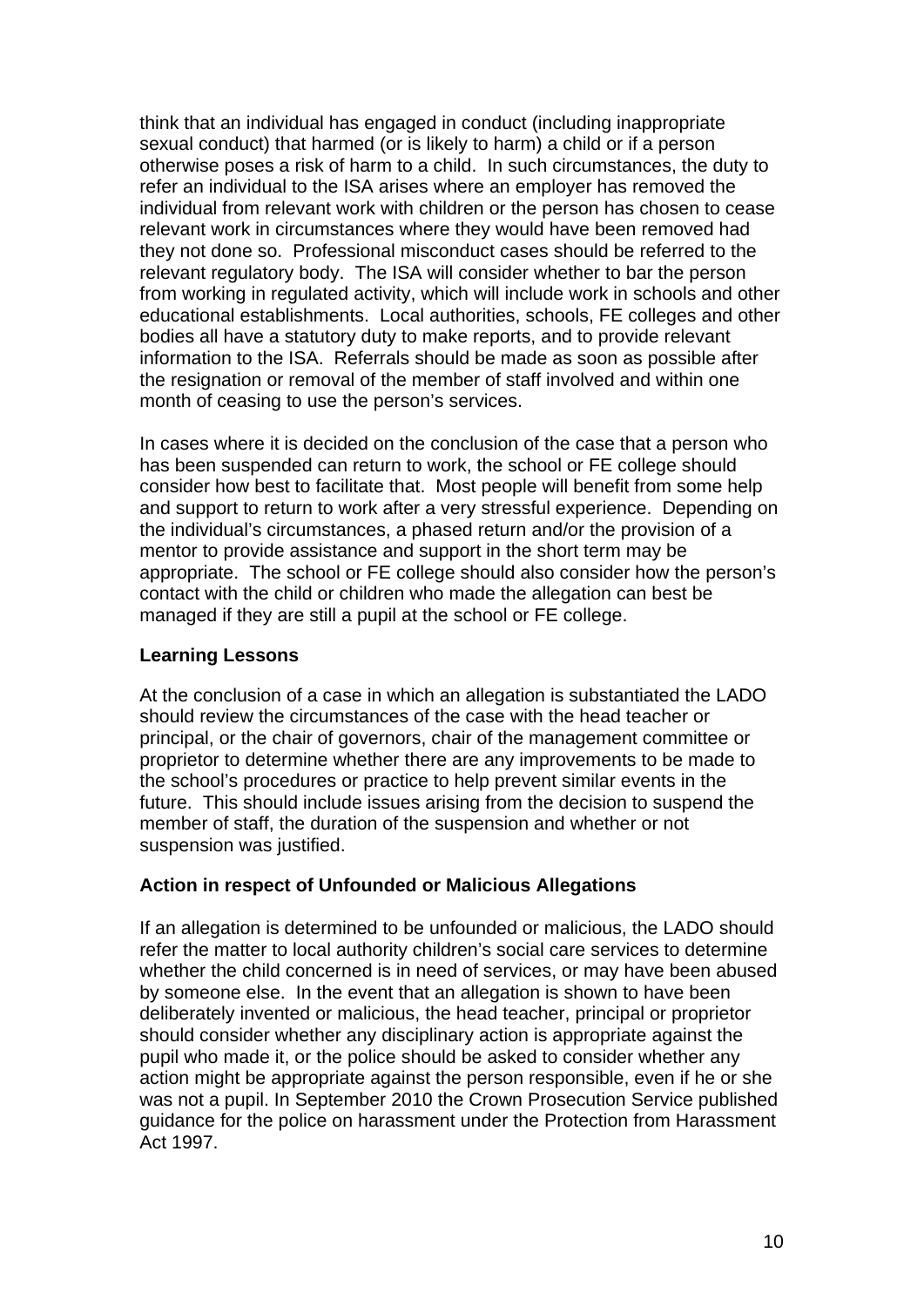## **Further Information**

Crown Prosecution Service published guidance for the police on harassment under the Protection from Harassment Act 1997. This can be found at [http://www.cps.gov.uk/legal/s\\_to\\_u/stalking\\_and\\_harassment/index.html](http://www.cps.gov.uk/legal/s_to_u/stalking_and_harassment/index.html) 

Guidance on employment records in its Employment Practices Code and supplementary guidance, which provides some practical advice on employment retention.

[http://www.ico.gov.uk/upload/documents/library/data\\_protection/detailed\\_spec](http://www.ico.gov.uk/upload/documents/library/data_protection/detailed_specialist_guides/employment_practices_code.pdf) ialist\_quides/employment\_practices\_code.pdf

[http://www.ico.gov.uk/for\\_organisations/data\\_protection/the\\_guide.aspx](http://www.ico.gov.uk/for_organisations/data_protection/the_guide.aspx)

Guidance on how to make a referral to the ISA is at: <http://www.isa.homeoffice.gov.uk/Default.aspx?page=379>